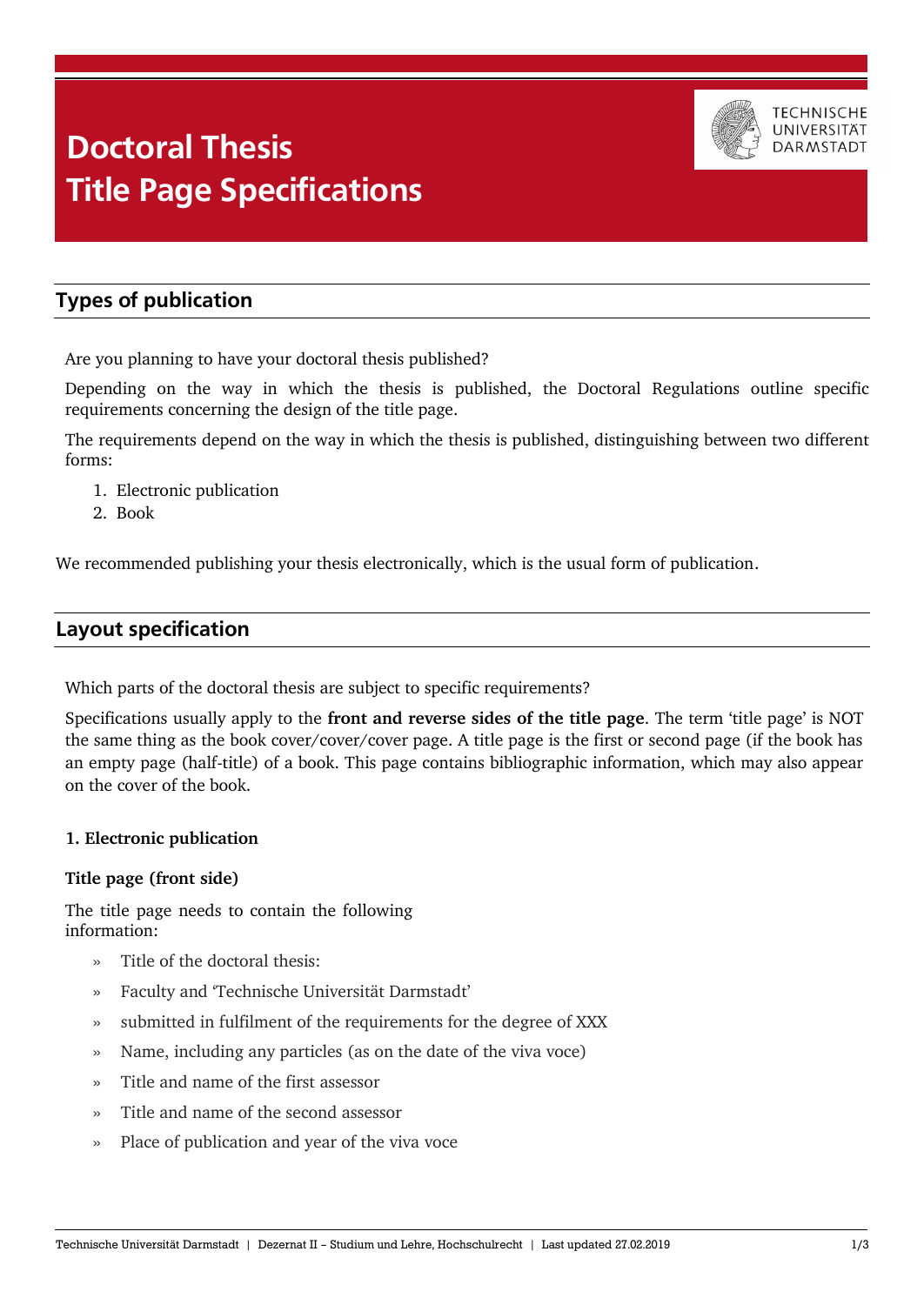#### **Example title page:**

Example Research in the Example Field of Example Waves

at the Example Faculty of the Technischen Universität Darmstadt

submitted in fulfilment of the requirements for the degree of Doctor rerum naturalium (Dr. rer. nat.)

Doctoral thesis

by Anne Example

First assessor: Prof. Dr. Emily Example Second assessor: Prof. Dr. Anne Other

Darmstadt 2018 (year of the viva voce)



#### **Title page (reverse side)**

The rear title page must contain the following information:

Author and title of the doctoral thesis

Thesis written in: Darmstadt, Technische Universität Darmstadt

Year thesis published in TUprints

URN of the doctoral thesis (not mandatory)

Day of the viva voce: dd.mm.yyyy

Licence information

#### **Example:**

Example, Anne: Example Research in the Example Field of Example Waves Darmstadt, Technische Universität Darmstadt, Year thesis published in TUprints 2018 URN: urn:nbn:de:tuda-tuprints-000 Date of the viva voce 01.04.18

Published under CC BY-SA 4.0 International https://creativecommons.org/licenses/

Examples of usage rights can be found at https://creativecommons.org/licenses/